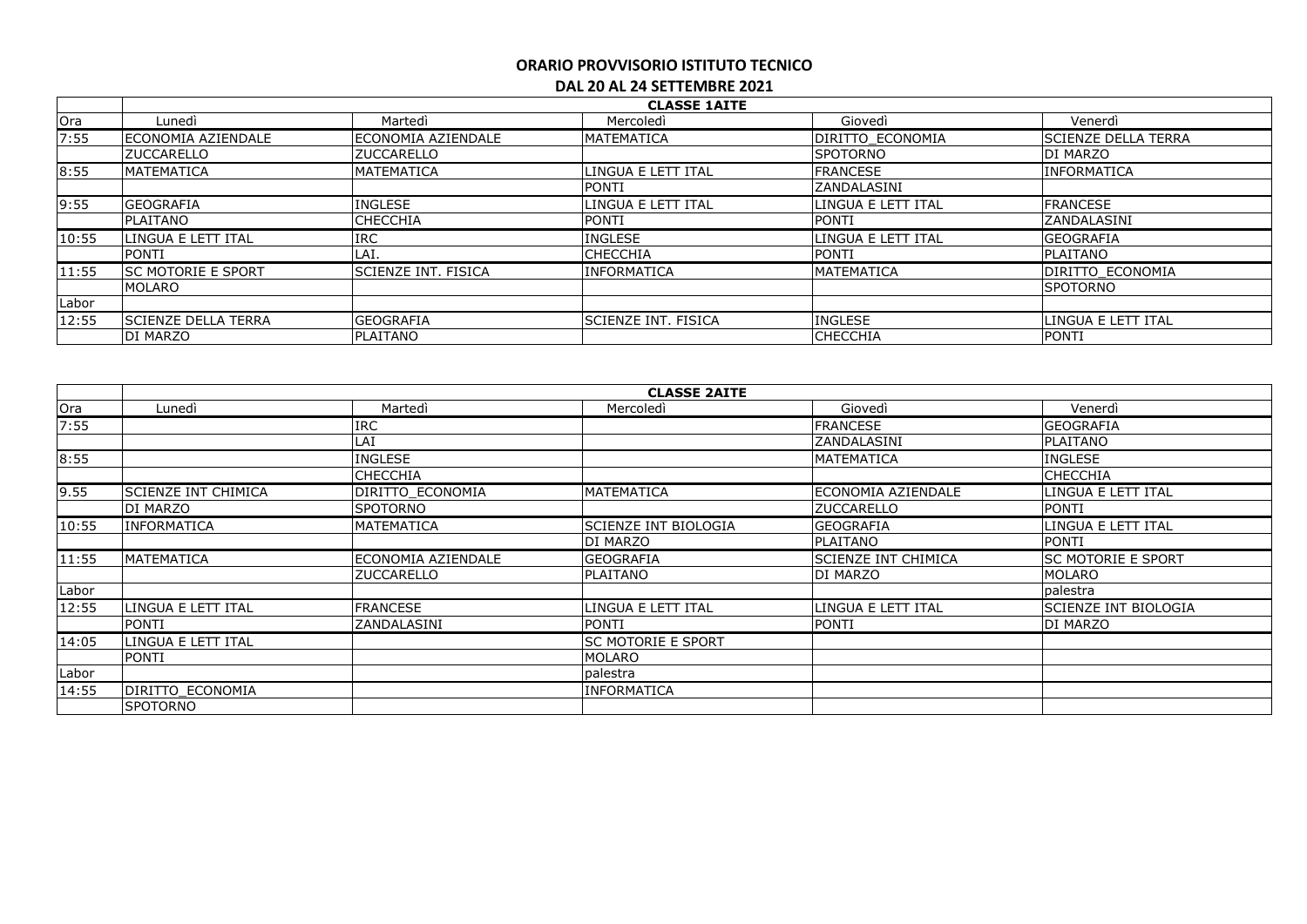|       | <b>CLASSE 1BITE</b>       |                            |                     |                             |                           |  |  |
|-------|---------------------------|----------------------------|---------------------|-----------------------------|---------------------------|--|--|
| Ora   | Lunedì                    | Martedì                    | Mercoledì           | Giovedì                     | Venerdì                   |  |  |
| 7:55  | TEDESCO                   | TEDESCO                    | <b>MATEMATICA</b>   | <b>SCIENZE INT. FISICA</b>  | <b>SC MOTORIE E SPORT</b> |  |  |
|       | <b>AMBROSINI</b>          | <b>AMBROSINI</b>           | <b>NAPOLITANO</b>   |                             | <b>FERRARIO</b>           |  |  |
| Labor |                           |                            |                     |                             |                           |  |  |
| 8:55  | LINGUA E LETT ITAL        | <b>GEOGRAFIA</b>           | <b>INGLESE</b>      | <b>ISC MOTORIE E SPORT</b>  | DIRITTO ECONOMIA          |  |  |
|       | LUNATI                    | <b>PLAITANO</b>            | <b>POMPONIO</b>     | IFERRARIO                   | <b>CELA</b>               |  |  |
| Labor |                           |                            |                     | palestra                    |                           |  |  |
| 9:55  | <b>MATEMATICA</b>         | LINGUA E LETT ITAL         | ILINGUA E LETT ITAL | <b>MATEMATICA</b>           | <b>MATEMATICA</b>         |  |  |
|       | <b>NAPOLITANO</b>         | LUNATI                     | <b>LUNATI</b>       | <b>NAPOLITANO</b>           | <b>NAPOLITANO</b>         |  |  |
| 10:55 | <b>ECONOMIA AZIENDALE</b> | <b>SCIENZE INT. FISICA</b> | ILINGUA E LETT ITAL | DIRITTO ECONOMIA            | LINGUA E LETT ITAL        |  |  |
|       | CALDERONI                 |                            | <b>LUNATI</b>       | <b>CELA</b>                 | <b>LUNATI</b>             |  |  |
| 11:55 | <b>GEOGRAFIA</b>          | <b>ECONOMIA AZIENDALE</b>  | <b>TEDESCO</b>      | LINGUA E LETT ITAL          | <b>INGLESE</b>            |  |  |
|       | <b>PLAITANO</b>           | <b>CALDERONI</b>           | <b>AMBROSINI</b>    | LUNATI                      | POMPONIO                  |  |  |
| 12:55 | <b>IRC</b>                | <b>INGLESE</b>             | <b>INFORMATICA</b>  | <b>ISCIENZE DELLA TERRA</b> | <b>INFORMATICA</b>        |  |  |
|       | LAI                       | POMPONIO                   |                     | <b>DI MARZO</b>             |                           |  |  |

|       | <b>CLASSE 2BITE</b>       |                            |                    |                             |                     |  |  |
|-------|---------------------------|----------------------------|--------------------|-----------------------------|---------------------|--|--|
| Ora   | Lunedì                    | Martedì                    | Mercoledì          | Giovedì                     | Venerdì             |  |  |
| 7:55  |                           | <b>INFORMATICA</b>         |                    | LINGUA E LETT ITAL          | TEDESCO             |  |  |
|       |                           |                            |                    | <b>BIANCHI</b>              | AMBROSINI           |  |  |
| 8:55  |                           | <b>TEDESCO</b>             |                    | LINGUA E LETT ITAL          | <b>MATEMATICA</b>   |  |  |
|       |                           | AMBROSINI                  |                    | <b>BIANCHI</b>              | <b>NAPOLITANO</b>   |  |  |
| 9:55  | ECONOMIA AZIENDALE        | <b>GEOGRAFIA</b>           | <b>INFORMATICA</b> | <b>GEOGRAFIA</b>            | <b>INGLESE</b>      |  |  |
|       | <b>CALDERONI</b>          | PLAITANO                   |                    | PLAITANO                    | POMPONIO            |  |  |
| 10:55 | MATEMATICA                | LINGUA E LETT ITAL         | SC MOTORIE E SPORT | <b>SCIENZE INT BIOLOGIA</b> | SCIENZE INT CHIMICA |  |  |
|       | <b>NAPOLITANO</b>         | <b>BIANCHI</b>             | <b>FERRARIO</b>    | DI MARZO                    | DI MARZO            |  |  |
| Labor |                           |                            | palestra           |                             |                     |  |  |
| 11:55 | <b>INGLESE</b>            | <b>INGLESE</b>             | MATEMATICA         | <b>MATEMATICA</b>           | DIRITTO ECONOMIA    |  |  |
|       | POMPONIO                  | POMPONIO                   | NAPOLITANO         | <b>NAPOLITANO</b>           | <b>CELA</b>         |  |  |
| Compr |                           |                            |                    |                             |                     |  |  |
| 12:55 | DIRITTO ECONOMIA          | <b>SCIENZE INT CHIMICA</b> | LINGUA E LETT ITAL | <b>TEDESCO</b>              | LINGUA E LETT ITAL  |  |  |
|       | <b>CELA</b>               | DI MARZO                   | <b>BIANCHI</b>     | <b>AMBROSINI</b>            | <b>BIANCHI</b>      |  |  |
| 14:05 | <b>IRC</b>                |                            | <b>GEOGRAFIA</b>   |                             |                     |  |  |
|       | LAI                       |                            | <b>PLAITANO</b>    |                             |                     |  |  |
| 14:55 | <b>SC MOTORIE E SPORT</b> |                            | LINGUA E LETT ITAL |                             |                     |  |  |
|       | <b>FERRARIO</b>           |                            | <b>BIANCHI</b>     |                             |                     |  |  |
| Labor | palestra                  |                            |                    |                             |                     |  |  |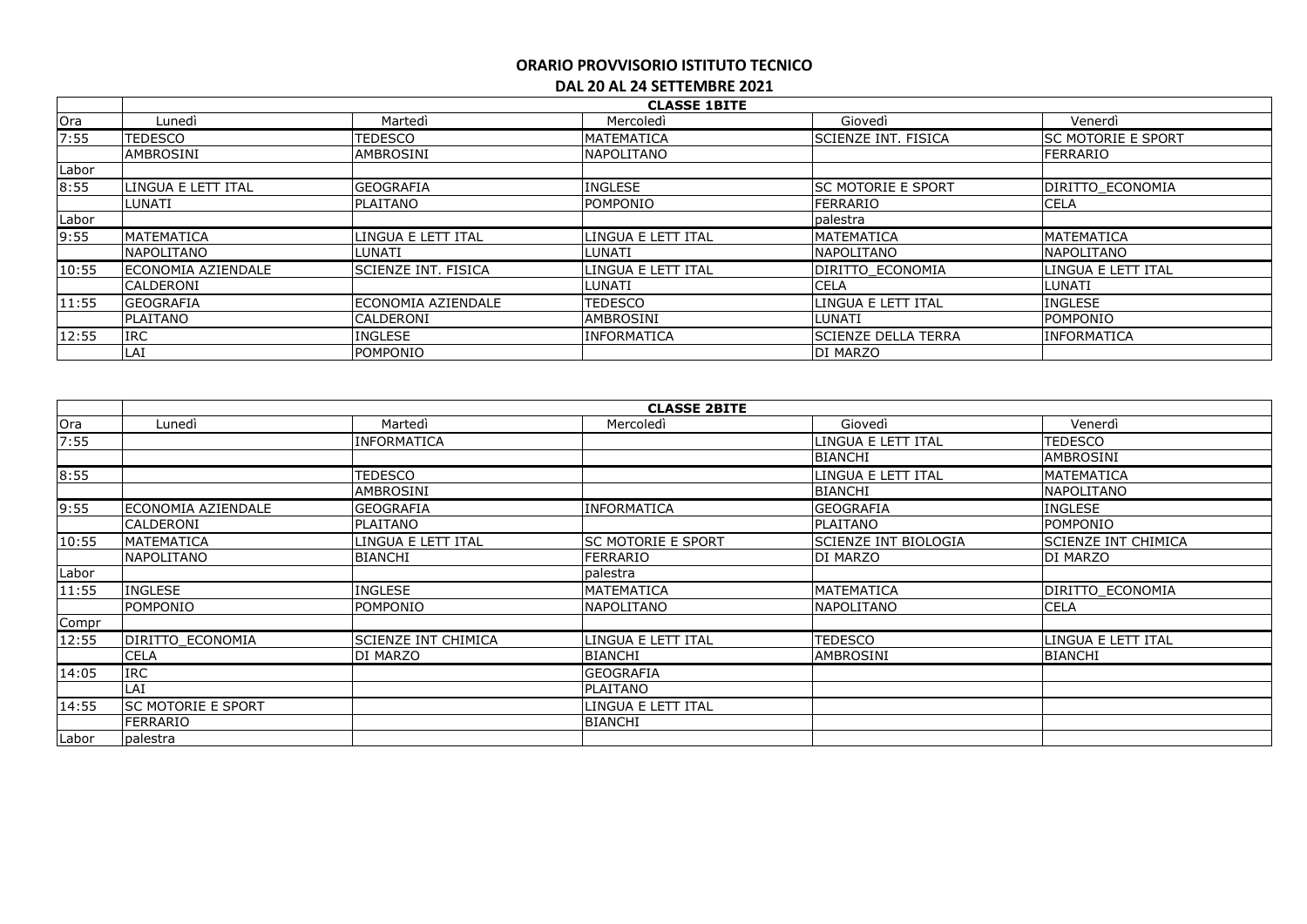|       | <b>CLASSE 1CITE</b>  |                            |                            |                      |                            |  |  |
|-------|----------------------|----------------------------|----------------------------|----------------------|----------------------------|--|--|
| Ora   | Lunedì               | Martedì                    | Mercoledì                  | Giovedì              | Venerdì                    |  |  |
| 7:55  | <b>INGLESE</b>       | <b>INGLESE</b>             | <b>IECONOMIA AZIENDALE</b> | lsc motorie e sport  | <b>DIRITTO ECONOMIA</b>    |  |  |
|       | <b>SANTANGELO</b>    | <b>SANTANGELO</b>          | <b>CALDERONI</b>           | <b>FERRARIO</b>      | <b>CELA</b>                |  |  |
| Labor |                      |                            |                            |                      |                            |  |  |
| 8:55  | <b>INGLESE</b>       | MATEMATICA                 | LINGUA E LETT ITAL         | ISCIENZE INT. FISICA | <b>IRC</b>                 |  |  |
|       | <b>SANTANGELO</b>    | PEDRONI                    |                            |                      | LAI                        |  |  |
| 9:55  | LINGUA E LETT ITAL   | <b>INFORMATICA</b>         | <b>MATEMATICA</b>          | MATEMATICA           | <b>MATEMATICA</b>          |  |  |
|       |                      |                            | PEDRONI                    | PEDRONI              | PEDRONI                    |  |  |
| 10:55 | LINGUA E LETT ITAL   | <b>GEOGRAFIA</b>           | <b>INFORMATICA</b>         | <b>INGLESE</b>       | LINGUA E LETT ITAL         |  |  |
|       |                      | PLAITANO                   |                            | <b>SANTANGELO</b>    |                            |  |  |
| 11:55 | lSCIENZE INT. FISICA | <b>SPAGNOLO</b>            | ISC MOTORIE E SPORT        | <b>SPAGNOLO</b>      | <b>SCIENZE DELLA TERRA</b> |  |  |
|       |                      | <b>CONSONNI</b>            | <b>FERRARIO</b>            | <b>CONSONNI</b>      | <b>DI MARZO</b>            |  |  |
| Labor |                      |                            |                            |                      |                            |  |  |
| 12:55 | <b>GEOGRAFIA</b>     | <b>IECONOMIA AZIENDALE</b> | <b>GEOGRAFIA</b>           | DIRITTO ECONOMIA     | LINGUA E LETT ITAL         |  |  |
|       | PLAITANO             | <b>CALDERONI</b>           | <b>IPLAITANO</b>           | <b>CELA</b>          |                            |  |  |

|       |                            |                             | <b>CLASSE 2CITE</b>       |                    |                             |
|-------|----------------------------|-----------------------------|---------------------------|--------------------|-----------------------------|
| Ora   | Lunedì                     | Martedì                     | Mercoledì                 | Giovedì            | Venerdì                     |
| 7:55  |                            | <b>MATEMATICA</b>           |                           | DIRITTO ECONOMIA   | <b>SPAGNOLO</b>             |
|       |                            | <b>NAPOLITANO</b>           |                           | FAGGIANO           | <b>CONSONNI</b>             |
| 8:55  |                            | INFORMATICA                 |                           | <b>GEOGRAFIA</b>   | <b>GEOGRAFIA</b>            |
|       |                            |                             |                           | <b>PLAITANO</b>    | PLAITANO                    |
| 9:55  | LINGUA E LETT ITAL         | ECONOMIA AZIENDALE          | <b>MATEMATICA</b>         | LINGUA E LETT ITAL | <b>SCIENZE INT BIOLOGIA</b> |
|       | GIOVANNINI                 | CALDERONI                   | <b>NAPOLITANO</b>         | GIOVANNINI         | DI MARZO                    |
| 10:55 | <b>GEOGRAFIA</b>           | LINGUA E LETT ITAL          | lECONOMIA AZIENDALE       | <b>MATEMATICA</b>  | <b>INFORMATICA</b>          |
|       | PLAITANO                   | GIOVANNINI                  | <b>CALDERONI</b>          | <b>NAPOLITANO</b>  |                             |
| 11:55 | <b>SCIENZE INT CHIMICA</b> | <b>SCIENZE INT BIOLOGIA</b> | ISCIENZE INT CHIMICA      | <b>INGLESE</b>     | LINGUA E LETT ITAL          |
|       | DI MARZO                   | DI MARZO                    | DI MARZO                  | <b>SANTANGELO</b>  | <b>GIOVANNINI</b>           |
| 12:55 | <b>MATEMATICA</b>          | <b>INGLESE</b>              | LINGUA E LETT ITAL        | <b>SPAGNOLO</b>    | LINGUA E LETT ITAL          |
|       | <b>NAPOLITANO</b>          | SANTANGELO                  | <b>GIOVANNINI</b>         | CONSONNI           | <b>GIOVANNINI</b>           |
| Compr |                            |                             |                           |                    |                             |
| 14:05 | <b>SC MOTORIE E SPORT</b>  |                             | <b>INGLESE</b>            |                    |                             |
|       | FERRARIO                   |                             | <b>SANTANGELO</b>         |                    |                             |
| Labor |                            |                             |                           |                    |                             |
| 14:55 | <b>IRC</b>                 |                             | <b>SC MOTORIE E SPORT</b> |                    |                             |
|       | LAI                        |                             | FERRARIO                  |                    |                             |
| Labor |                            |                             |                           |                    |                             |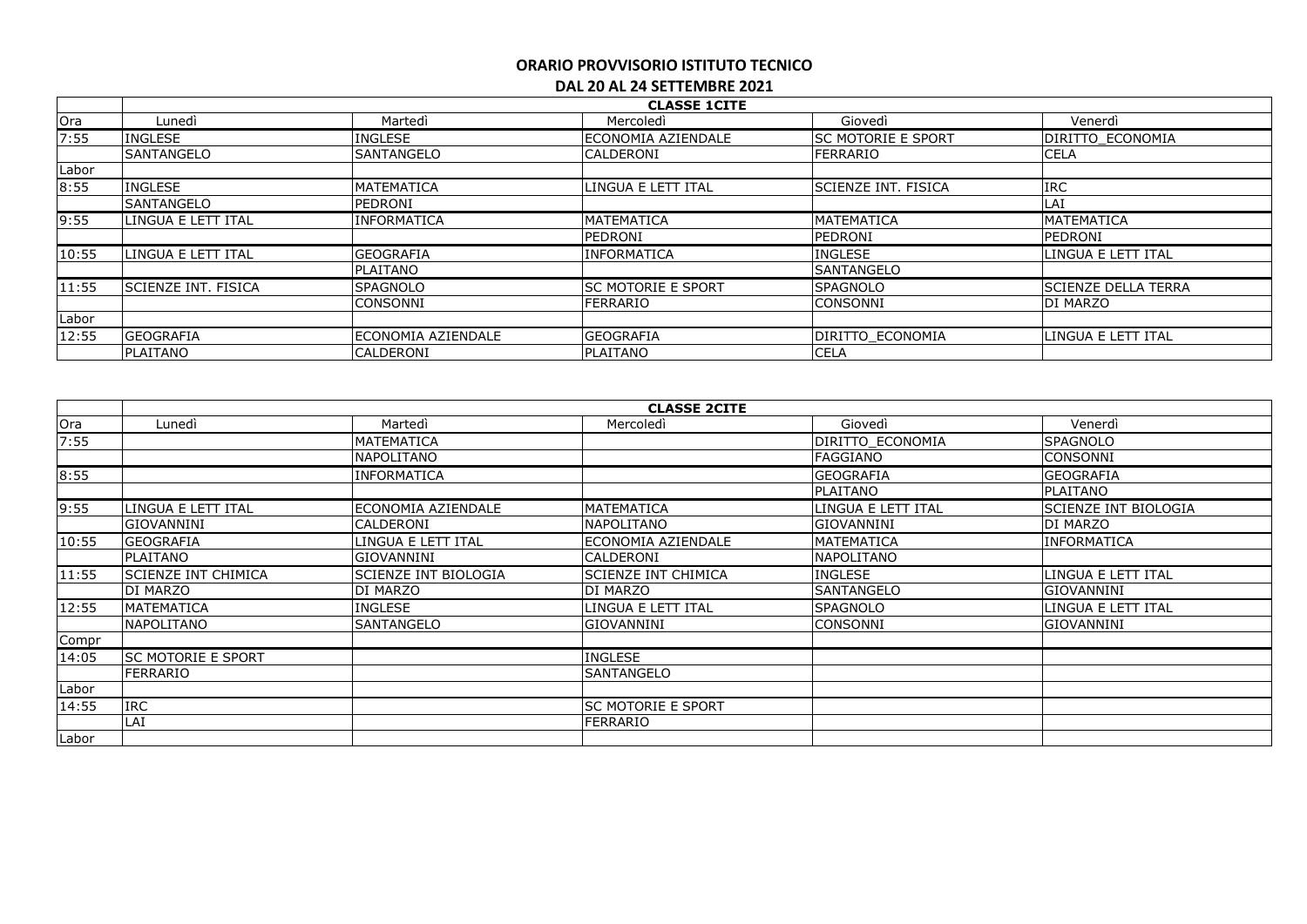|       | <b>CLASSE 1DITE</b>        |                            |                          |                      |                           |  |
|-------|----------------------------|----------------------------|--------------------------|----------------------|---------------------------|--|
| Ora   | Lunedì                     | Martedì                    | Mercoledì                | Giovedì              | Venerdì                   |  |
| 7:55  | <b>INGLESE</b>             | <b>SPAGNOLO</b>            | <b>SPAGNOLO</b>          | MATEMATICA APPLICATA | <b>GEOGRAFIA</b>          |  |
|       | <b>DE MASI</b>             | <b>AULETTA</b>             | <b>AULETTA</b>           | <b>TORRE</b>         |                           |  |
| 8:55  | LINGUA E LETT ITAL         | <b>SCIENZE DELLA TERRA</b> | <b>INGLESE</b>           | <b>GEOGRAFIA</b>     | <b>SC MOTORIE E SPORT</b> |  |
|       | <b>GRANDE</b>              | <b>lOCCHIONORELLI</b>      | <b>IDE MASI</b>          |                      | <b>FERRARIO</b>           |  |
| Labor |                            |                            |                          |                      | palestra                  |  |
| 9:55  | ISC MOTORIE E SPORT        | LINGUA E LETT ITAL         | LINGUA E LETT ITAL       | <b>GEOGRAFIA</b>     | IMATEMATICA APPLICATA     |  |
|       | FERRARIO                   | <b>GRANDE</b>              | <b>GRANDE</b>            |                      | <b>TORRE</b>              |  |
| Labor |                            |                            |                          |                      |                           |  |
| 10:55 | <b>IECONOMIA AZIENDALE</b> | <b>INFORMATICA</b>         | <b>IDIRITTO ECONOMIA</b> | <b>SPAGNOLO</b>      | <b>LINGUA E LETT ITAL</b> |  |
|       | BAIGUINI                   |                            | <b>SPOTORNO</b>          | <b>AULETTA</b>       | <b>GRANDE</b>             |  |
| 11:55 | <b>IRC</b>                 | LINGUA E LETT ITAL         | lscienze int. Fisica     | LINGUA E LETT ITAL   | ECONOMIA AZIENDALE        |  |
|       | LAI                        | <b>GRANDE</b>              |                          | <b>GRANDE</b>        | <b>BAIGUINI</b>           |  |
| 12:55 |                            | MATEMATICA APPLICATA       | IMATEMATICA APPLICATA    | <b>INGLESE</b>       | DIRITTO ECONOMIA          |  |
|       |                            | TORRE                      | TORRE                    | <b>IDE MASI</b>      | <b>SPOTORNO</b>           |  |

|       | <b>CLASSE 2DITE</b>         |                            |                           |                      |                      |  |  |
|-------|-----------------------------|----------------------------|---------------------------|----------------------|----------------------|--|--|
| Ora   | Lunedì                      | Martedì                    | Mercoledì                 | Giovedì              | Venerdì              |  |  |
| 7:55  |                             | LINGUA E LETT ITAL         |                           | GEOGRAFIA            | LINGUA E LETT ITAL   |  |  |
|       |                             | <b>GRANDE</b>              |                           |                      | <b>GRANDE</b>        |  |  |
| 8:55  |                             | <b>SPAGNOLO</b>            |                           | <b>INGLESE</b>       | <b>INGLESE</b>       |  |  |
|       |                             | <b>AULETTA</b>             |                           | <b>DE MASI</b>       | DE MASI              |  |  |
| 9:55  | LINGUA E LETT ITAL          | <b>IRC</b>                 | <b>INGLESE</b>            | SC MOTORIE E SPORT   | <b>GEOGRAFIA</b>     |  |  |
|       | <b>GRANDE</b>               | LAI                        | DE MASI                   | FERRARIO             |                      |  |  |
| Compr |                             |                            |                           |                      |                      |  |  |
| Labor |                             |                            |                           |                      |                      |  |  |
| 10:55 | IMATEMATICA APPLICATA       | <b>SCIENZE INT CHIMICA</b> | LINGUA E LETT ITAL        | LINGUA E LETT ITAL   | <b>GEOGRAFIA</b>     |  |  |
|       | <b>TORRE</b>                | OCCHIONORELLI              | <b>GRANDE</b>             | <b>GRANDE</b>        |                      |  |  |
| 11.55 | DIRITTO ECONOMIA            | MATEMATICA APPLICATA       | SPAGNOLO                  | <b>INFORMATICA</b>   | IINFORMATICA         |  |  |
|       | <b>FAGGIANO</b>             | TORRE                      | AULETTA                   |                      |                      |  |  |
| 12:55 | ECONOMIA AZIENDALE          | ECONOMIA AZIENDALE         | DIRITTO ECONOMIA          | SCIENZE INT BIOLOGIA | MATEMATICA APPLICATA |  |  |
|       | <b>BAIGUINI</b>             | BAIGUINI                   | FAGGIANO                  | <b>OCCHIONORELLI</b> | TORRE                |  |  |
| 14:05 | <b>SCIENZE INT CHIMICA</b>  |                            | <b>SC MOTORIE E SPORT</b> |                      |                      |  |  |
|       | <b>lOCCHIONORELLI</b>       |                            | <b>FERRARIO</b>           |                      |                      |  |  |
| Labor |                             |                            |                           |                      |                      |  |  |
| 14:55 | <b>SCIENZE INT BIOLOGIA</b> |                            | MATEMATICA APPLICATA      |                      |                      |  |  |
|       | <b>OCCHIONORELLI</b>        |                            | <b>TORRE</b>              |                      |                      |  |  |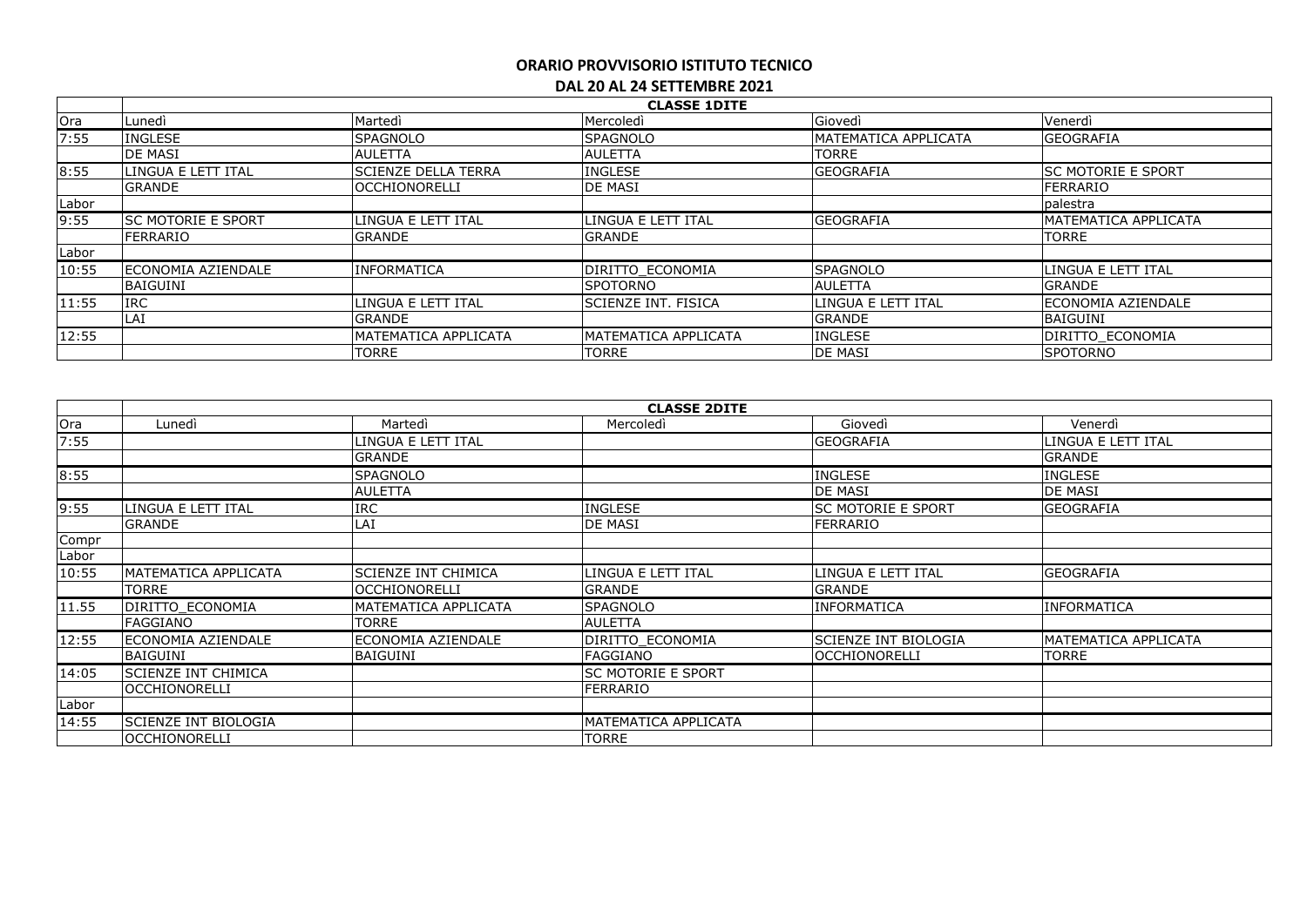|       |                             |                      | <b>CLASSE 3AAFM</b>         |                             |                           |
|-------|-----------------------------|----------------------|-----------------------------|-----------------------------|---------------------------|
| Ora   | Lunedì                      | Martedì              | Mercoledì                   | Giovedì                     | Venerdì                   |
| 7:55  | LINGUA E LETT ITAL          |                      | <b>SPAGNOLO</b>             |                             | <b>MATEMATICA</b>         |
|       | <b>GRANDE</b>               |                      | <b>CONSONNI</b>             |                             |                           |
| 8:55  | <b>INFORMATICA</b>          |                      | LINGUA E LETT ITAL          |                             | LINGUA E LETT ITAL        |
|       | OREFICE                     |                      | <b>GRANDE</b>               |                             | GRANDE                    |
| 9:55  | <b>MATEMATICA</b>           | SC ECON E GIURIDICHE | <b>INGLESE</b>              | <b>MATEMATICA</b>           | <b>SC MOTORIE E SPORT</b> |
|       |                             | <b>MALAFRONTE</b>    | DI LELLO                    |                             | <b>BUSCA</b>              |
| Labor |                             |                      |                             |                             |                           |
| 10:55 | <b>INGLESE</b>              | LINGUA E LETT ITAL   | lECONOMIA AZIENDALE         | <b>SPAGNOLO</b>             | ECONOMIA AZIENDALE        |
|       | DI LELLO                    | <b>GRANDE</b>        | BAIGUINI                    | <b>CONSONNI</b>             | <b>BAIGUINI</b>           |
| 11:55 | ECONOMIA AZIENDALE          | SC ECON E GIURIDICHE | LINGUA E LETT ITAL          | ECONOMIA AZIENDALE          | <b>IRC</b>                |
|       | <b>BAIGUINI</b>             | MALAFRONTE           | <b>GRANDE</b>               | <b>BAIGUINI</b>             | LAI                       |
| 12:55 | <b>SC ECON E GIURIDICHE</b> | <b>SPAGNOLO</b>      | <b>SC ECON E GIURIDICHE</b> | LINGUA E LETT ITAL          | SC ECON E GIURIDICHE      |
|       | <b>MALAFRONTE</b>           | CONSONNI             | MALAFRONTE                  | GRANDE                      | <b>MALAFRONTE</b>         |
| 14:05 |                             | <b>INGLESE</b>       |                             | <b>SC ECON E GIURIDICHE</b> |                           |
|       |                             | DI LELLO             |                             | <b>MALAFRONTE</b>           |                           |
| 14:55 |                             | ECONOMIA AZIENDALE   |                             | <b>SC MOTORIE E SPORT</b>   |                           |
|       |                             | <b>BAIGUINI</b>      |                             | <b>BUSCA</b>                |                           |
| Labor |                             |                      |                             |                             |                           |

|       | <b>CLASSE 4AAFM</b>       |                              |                                                   |                      |                       |  |  |
|-------|---------------------------|------------------------------|---------------------------------------------------|----------------------|-----------------------|--|--|
| Ora   | Lunedì                    | Martedì                      | Mercoledì                                         | Giovedì              | Venerdì               |  |  |
| 7:55  | <b>SC MOTORIE E SPORT</b> |                              | <b>SC MOTORIE E SPORT</b>                         | MATEMATICA APPLICATA |                       |  |  |
|       | <b>BUSCA</b>              |                              | <b>BUSCA</b>                                      | TRIPARI              |                       |  |  |
| Labor |                           |                              |                                                   |                      |                       |  |  |
| 8:55  | IMATEMATICA APPLICATA     |                              | FRANCESE - TEDESCO- SPAGNOLO   ECONOMIA AZIENDALE |                      |                       |  |  |
|       | <b>TRIPARI</b>            |                              | ZANDALASINI - RASO- CONSONNI   ACANFORA           |                      |                       |  |  |
| 9:55  | <b>IRC</b>                | LINGUA E LETT ITAL           | LINGUA E LETT ITAL                                | ECONOMIA AZIENDALE   | lsc econ e giuridiche |  |  |
|       | LAI                       | <b>GIOVANNINI</b>            | GIOVANNINI                                        | <b>ACANFORA</b>      | <b>MALAFRONTE</b>     |  |  |
| 10:55 | LINGUA E LETT ITAL        | <b>SC ECON E GIURIDICHE</b>  | <b>INGLESE</b>                                    | SC ECON E GIURIDICHE | INFORMATICA           |  |  |
|       | <b>GIOVANNINI</b>         | MALAFRONTE                   | POMPONIO                                          | <b>MALAFRONTE</b>    | <b>OREFICE</b>        |  |  |
| Compr |                           |                              | <b>DIAMANTI</b>                                   |                      |                       |  |  |
| 11:55 | <b>ECONOMIA AZIENDALE</b> | LINGUA E LETT ITAL           | SC ECON E GIURIDICHE                              | LINGUA E LETT ITAL   | MATEMATICA APPLICATA  |  |  |
|       | <b>ACANFORA</b>           | <b>GIOVANNINI</b>            | <b>MALAFRONTE</b>                                 | <b>GIOVANNINI</b>    | TRIPARI               |  |  |
| 12:55 | <b>ECONOMIA AZIENDALE</b> | ECONOMIA AZIENDALE           | ECONOMIA AZIENDALE                                | <b>INFORMATICA</b>   | lECONOMIA AZIENDALE   |  |  |
|       | <b>ACANFORA</b>           | <b>ACANFORA</b>              | <b>ACANFORA</b>                                   | <b>OREFICE</b>       | <b>ACANFORA</b>       |  |  |
| 14:05 |                           | FRANCESE - TEDESCO- SPAGNOLO |                                                   |                      | LINGUA E LETT ITAL    |  |  |
|       |                           | ZANDALASINI - RASO- CONSONNI |                                                   |                      | GIOVANNINI            |  |  |
| 14:55 |                           | MATEMATICA APPLICATA         |                                                   |                      | <b>INGLESE</b>        |  |  |
|       |                           | TRIPARI                      |                                                   |                      | POMPONIO              |  |  |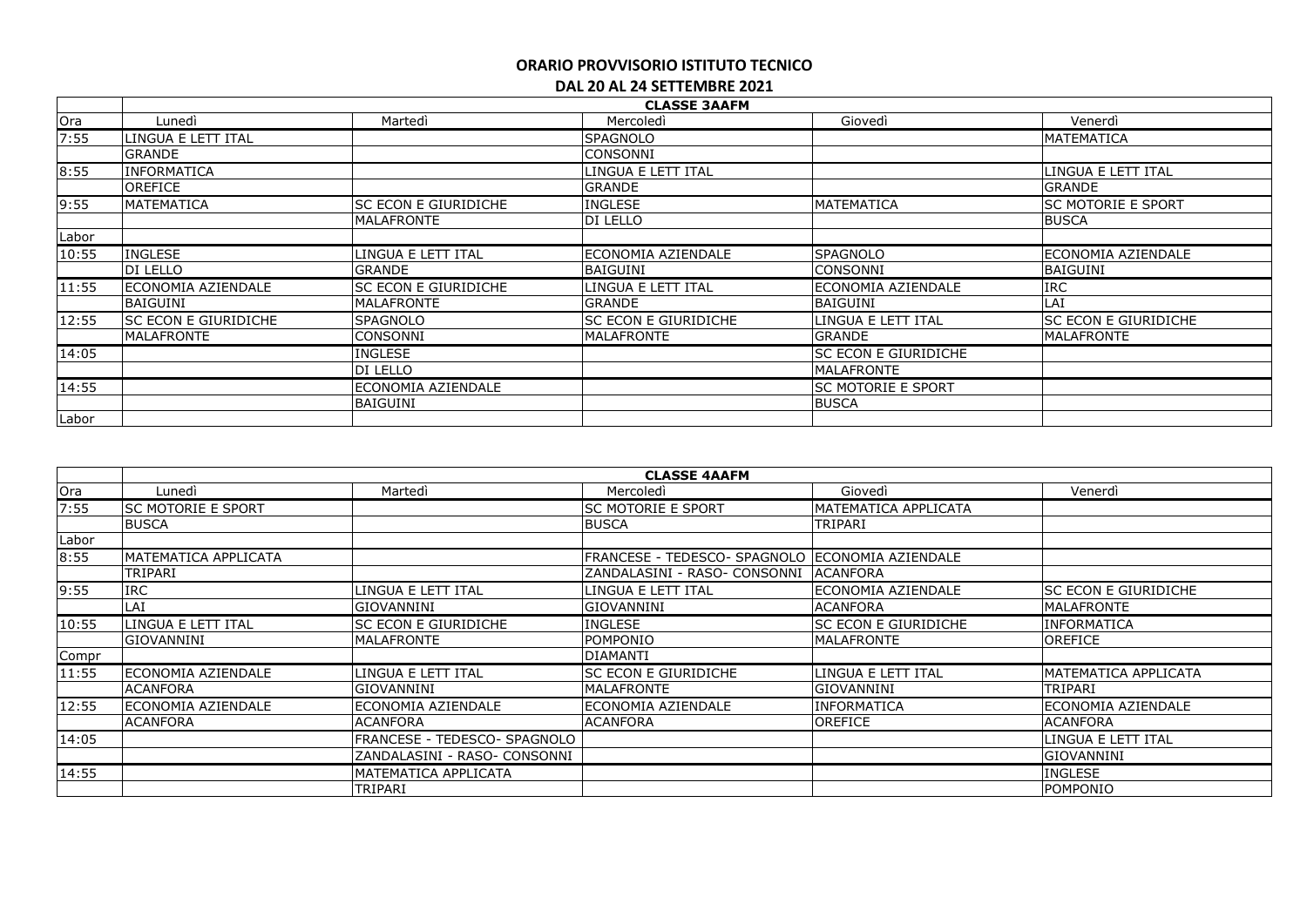|                                         | <b>CLASSE 5AAFM</b>         |                      |                             |                             |                             |  |
|-----------------------------------------|-----------------------------|----------------------|-----------------------------|-----------------------------|-----------------------------|--|
|                                         | Lunedì                      | Martedì              | Mercoledì                   | Giovedì                     | Venerdì                     |  |
| 7:55                                    |                             | <b>MATEMATICA</b>    |                             | MATEMATICA                  |                             |  |
|                                         |                             |                      |                             |                             |                             |  |
| 8:55                                    | <b>ISC MOTORIE E SPORT</b>  | SC ECON E GIURIDICHE |                             | LINGUA E LETT ITAL          |                             |  |
|                                         | <b>MOLARO</b>               | <b>MALAFRONTE</b>    |                             | <b>GIOVANNINI</b>           |                             |  |
| Labor                                   |                             |                      |                             |                             |                             |  |
| 9:55                                    | <b>FRANCESE</b>             | <b>INGLESE</b>       | <b>FRANCESE</b>             | lECONOMIA AZIENDALE         | <b>INGLESE</b>              |  |
|                                         | ZANDALASINI                 | SANTANGELO           | ZANDALASINI                 | PETRUCCIANI                 | SANTANGELO                  |  |
| 10:55                                   | <b>SC ECON E GIURIDICHE</b> | ECONOMIA AZIENDALE   | <b>FRANCESE</b>             | LINGUA E LETT ITAL          | LINGUA E LETT ITAL          |  |
|                                         | <b>MALAFRONTE</b>           | PETRUCCIANI          | <b>ZANDALASINI</b>          | <b>GIOVANNINI</b>           | <b>GIOVANNINI</b>           |  |
| Ora<br>11:55<br>12:55<br>14:05<br>14:55 | ECONOMIA AZIENDALE          | ECONOMIA AZIENDALE   | LINGUA E LETT ITAL          | <b>IRC</b>                  | <b>SC ECON E GIURIDICHE</b> |  |
|                                         | PETRUCCIANI                 | PETRUCCIANI          | lGIOVANNINI                 | LAI                         | <b>MALAFRONTE</b>           |  |
|                                         | <b>ECONOMIA AZIENDALE</b>   | LINGUA E LETT ITAL   | lECONOMIA AZIENDALE         | <b>SC ECON E GIURIDICHE</b> | ECONOMIA AZIENDALE          |  |
|                                         | PETRUCCIANI                 | GIOVANNINI           | PETRUCCIANI                 | MALAFRONTE                  | PETRUCCIANI                 |  |
|                                         |                             |                      | <b>SC ECON E GIURIDICHE</b> |                             | SC ECON E GIURIDICHE        |  |
|                                         |                             |                      | MALAFRONTE                  |                             | MALAFRONTE                  |  |
|                                         |                             |                      | INGLESE                     |                             | ECONOMIA AZIENDALE          |  |
|                                         |                             |                      | <b>SANTANGELO</b>           |                             | PETRUCCIANI                 |  |

|       |                           | <b>CLASSE 3BAFM</b>       |                              |                            |                         |  |  |  |
|-------|---------------------------|---------------------------|------------------------------|----------------------------|-------------------------|--|--|--|
| Ora   | Lunedì                    | Martedì                   | Mercoledì                    | Giovedì                    | Venerdì                 |  |  |  |
| 7:55  | FRANCESE TEDESCO          |                           | <b>ISC ECON E GIURIDICHE</b> |                            | <b>MATEMATICA</b>       |  |  |  |
|       | ZANDALASINI - RASO        |                           | <b>CELA</b>                  |                            | NAPOLITANO              |  |  |  |
| 8:55  | FRANCESE TEDESCO          |                           | LINGUA E LETT ITAL           |                            | <b>FRANCESE TEDESCO</b> |  |  |  |
|       | ZANDALASINI - RASO        |                           | ILUNATI                      |                            | ZANDALASINI - RASO      |  |  |  |
| 9:55  | LINGUA E LETT ITAL        | <b>SC MOTORIE E SPORT</b> | <b>IECONOMIA AZIENDALE</b>   | ISC ECON E GIURIDICHE      | LINGUA E LETT ITAL      |  |  |  |
|       | LUNATI                    | FERRARIO                  | <b>IPETRUCCIANI</b>          | <b>CELA</b>                | LUNATI                  |  |  |  |
| Labor |                           |                           |                              |                            |                         |  |  |  |
| 10:55 | <b>SC MOTORIE E SPORT</b> | LINGUA E LETT ITAL        | <b>MATEMATICA</b>            | LINGUA E LETT ITAL         | <b>INGLESE</b>          |  |  |  |
|       | <b>FERRARIO</b>           | LUNATI                    | <b>NAPOLITANO</b>            | LUNATI                     | <b>POMPONIO</b>         |  |  |  |
| Labor |                           |                           |                              |                            |                         |  |  |  |
| 11:55 | <b>INFORMATICA</b>        | SC ECON E GIURIDICHE      | <b>IECONOMIA AZIENDALE</b>   | <b>IECONOMIA AZIENDALE</b> | lECONOMIA AZIENDALE     |  |  |  |
|       | <b>OREFICE</b>            | <b>CELA</b>               | <b>IPETRUCCIANI</b>          | IPETRUCCIANI               | PETRUCCIANI             |  |  |  |
| 12:55 |                           | LINGUA E LETT ITAL        | <b>INGLESE</b>               | <b>INGLESE</b>             | ISC ECON E GIURIDICHE   |  |  |  |
|       |                           | LUNATI                    | POMPONIO                     | POMPONIO                   | <b>CELA</b>             |  |  |  |
| 14:05 |                           | ECONOMIA AZIENDALE        |                              | <b>INFORMATICA</b>         |                         |  |  |  |
|       |                           | IPETRUCCIANI              |                              | OREFICE                    |                         |  |  |  |
| 14:55 |                           | lECONOMIA AZIENDALE       |                              | <b>IRC</b>                 |                         |  |  |  |
|       |                           | PETRUCCIANI               |                              | <b>LAI</b>                 |                         |  |  |  |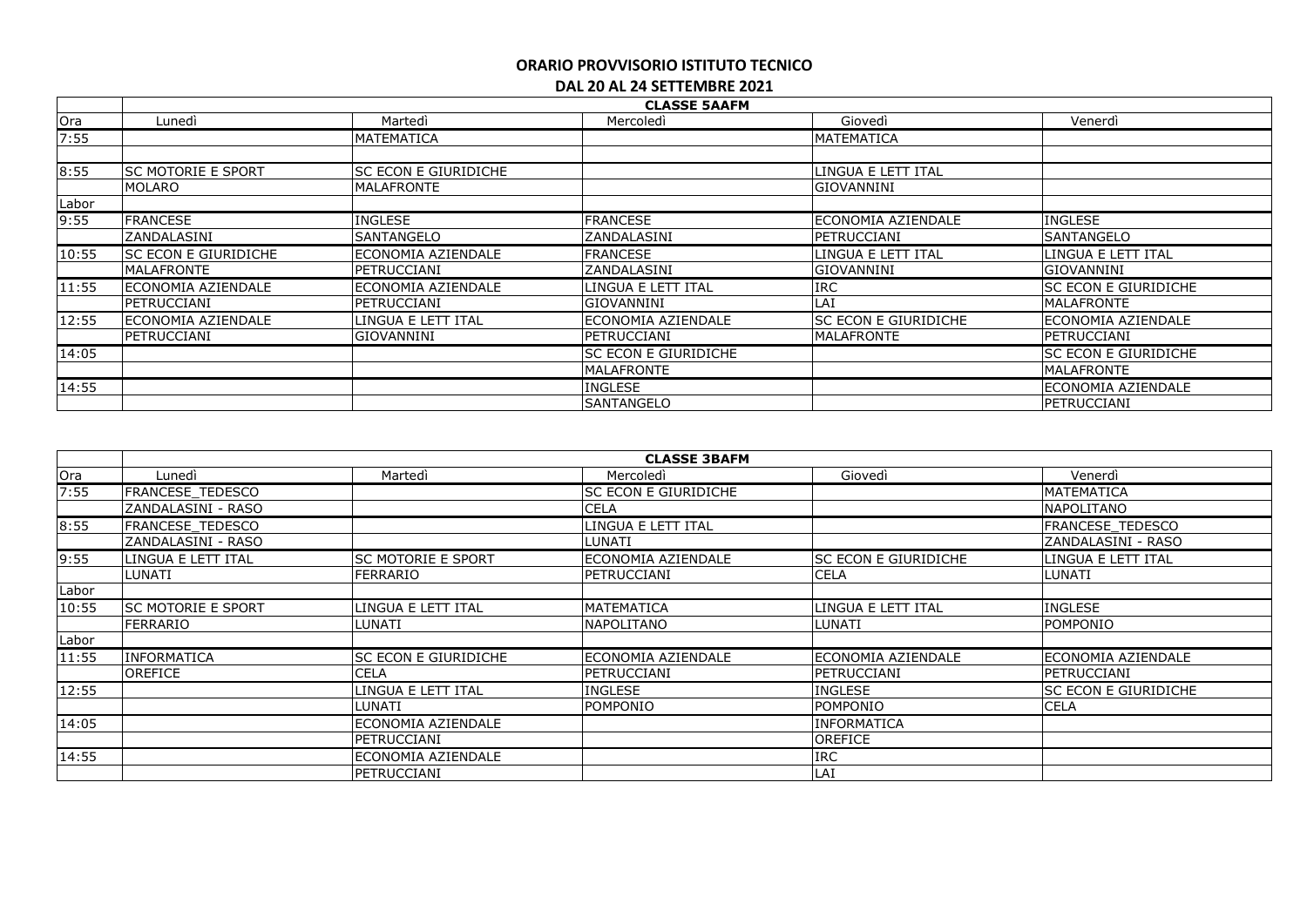## **ORARIO PROVVISORIO ISTITUTO TECNICO DAL 20 AL 24 SETTEMBRE 2021**

|       | <b>CLASSE 5BAFM</b>        |                             |                      |                             |                              |  |
|-------|----------------------------|-----------------------------|----------------------|-----------------------------|------------------------------|--|
| Ora   | Lunedì                     | Martedì                     | Mercoledi            | Giovedì                     | Venerdì                      |  |
| 7:55  | <b>MATEMATICA</b>          | <b>SC MOTORIE E SPORT</b>   |                      | ECONOMIA AZIENDALE          |                              |  |
|       | <b>NAPOLITANO</b>          | FERRARIO                    |                      | <b>ZUCCARELLO</b>           |                              |  |
| Labor |                            |                             |                      |                             |                              |  |
| 8:55  | lECONOMIA AZIENDALE        | MATEMATICA                  |                      | ECONOMIA AZIENDALE          |                              |  |
|       | <b>IZUCCARELLO</b>         | NAPOLITANO                  |                      | <b>ZUCCARELLO</b>           |                              |  |
| 9:55  | SPAGNOLO<br><b>TEDESCO</b> | ECONOMIA AZIENDALE          | TEDESCO<br>SPAGNOLO  | LINGUA E LETT ITAL          | lECONOMIA AZIENDALE          |  |
|       | AMBROSINI - CONSONNI       | <b>ZUCCARELLO</b>           | AMBROSINI - CONSONNI | <b>BIANCHI</b>              | <b>ZUCCARELLO</b>            |  |
| 10:55 | <b>INGLESE</b>             | <b>SC ECON E GIURIDICHE</b> | TEDESCO SPAGNOLO     | LINGUA E LETT ITAL          | ECONOMIA AZIENDALE           |  |
|       | POMPONIO                   | <b>BUDA</b>                 | AMBROSINI - CONSONNI | <b>BIANCHI</b>              | <b>ZUCCARELLO</b>            |  |
| 11:55 | <b>SC MOTORIE E SPORT</b>  | LINGUA E LETT ITAL          | <b>INGLESE</b>       | <b>SC ECON E GIURIDICHE</b> | <b>ISC ECON E GIURIDICHE</b> |  |
|       | <b>FERRARIO</b>            | <b>BIANCHI</b>              | <b>POMPONIO</b>      | <b>BUDA</b>                 | <b>BUDA</b>                  |  |
| Labor |                            |                             |                      |                             |                              |  |
| 12:55 | ISC ECON E GIURIDICHE      | LINGUA E LETT ITAL          | ECONOMIA AZIENDALE   | <b>MATEMATICA</b>           | <b>IRC</b>                   |  |
|       | <b>BUDA</b>                | <b>BIANCHI</b>              | <b>ZUCCARELLO</b>    | <b>NAPOLITANO</b>           | LO PARO                      |  |
| 14:05 |                            |                             | LINGUA E LETT ITAL   |                             | <b>INGLESE</b>               |  |
|       |                            |                             | BIANCHI              |                             | POMPONIO                     |  |
| 14:55 |                            |                             | ECONOMIA AZIENDALE   |                             | LINGUA E LETT ITAL           |  |
|       |                            |                             | <b>ZUCCARELLO</b>    |                             | <b>BIANCHI</b>               |  |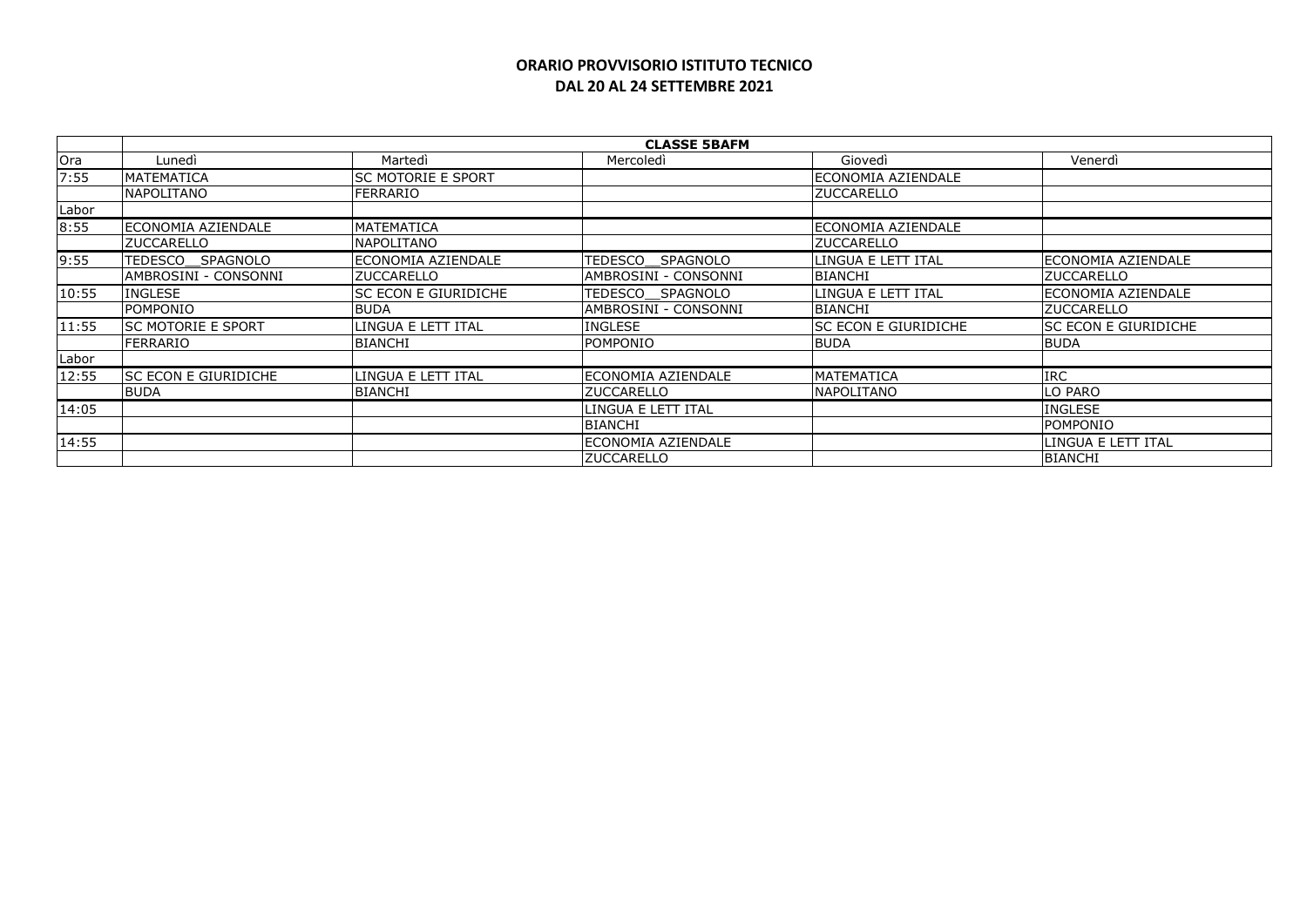|       | <b>CLASSE 5CAFM</b>   |                             |                      |                             |                      |  |
|-------|-----------------------|-----------------------------|----------------------|-----------------------------|----------------------|--|
| Ora   | Lunedì                | Martedì                     | Mercoledì            | Giovedì                     | Venerdì              |  |
| 7:55  | ECONOMIA AZIENDALE    | INGUA E LETT ITAL           |                      | ECONOMIA AZIENDALE          |                      |  |
|       | ACANFORA              | LUNATI                      |                      | <b>ACANFORA</b>             |                      |  |
| 8:55  | ECONOMIA AZIENDALE    | <b>SC MOTORIE E SPORT</b>   |                      | <b>SC ECON E GIURIDICHE</b> |                      |  |
|       | <b>ACANFORA</b>       | FERRARIO                    |                      | <b>BUDA</b>                 |                      |  |
| Labor |                       |                             |                      |                             |                      |  |
| 9:55  | <b>SPAGNOLO</b>       | <b>SC ECON E GIURIDICHE</b> | <b>SPAGNOLO</b>      | SC ECON E GIURIDICHE        | <b>INGLESE</b>       |  |
|       | <b>CONSONNI</b>       | <b>BUDA</b>                 | <b>CONSONNI</b>      | <b>BUDA</b>                 | <b>CHECCHIA</b>      |  |
| 10:55 | lsc econ e giuridiche | ECONOMIA AZIENDALE          | <b>SPAGNOLO</b>      | <b>SC MOTORIE E SPORT</b>   | SC ECON E GIURIDICHE |  |
|       | <b>BUDA</b>           | <b>ACANFORA</b>             | <b>CONSONNI</b>      | FERRARIO                    | <b>BUDA</b>          |  |
| Labor |                       |                             |                      |                             |                      |  |
| 11:55 | LINGUA E LETT ITAL    | LINGUA E LETT ITAL          | ECONOMIA AZIENDALE   | <b>MATEMATICA</b>           | LINGUA E LETT ITAL   |  |
|       | LUNATI                | LUNATI                      | <b>ACANFORA</b>      | PEDRONI                     | LUNATI               |  |
| 12:55 | <b>MATEMATICA</b>     | INGLESE                     | SC ECON E GIURIDICHE | LINGUA E LETT ITAL          | <b>MATEMATICA</b>    |  |
|       | PEDRONI               | <b>CHECCHIA</b>             | <b>BUDA</b>          | LUNATI                      | PEDRONI              |  |
| 14:05 |                       |                             | ECONOMIA AZIENDALE   |                             | ECONOMIA AZIENDALE   |  |
|       |                       |                             | <b>ACANFORA</b>      |                             | <b>ACANFORA</b>      |  |
| 14:55 |                       |                             | <b>INGLESE</b>       |                             | ECONOMIA AZIENDALE   |  |
|       |                       |                             | <b>CHECCHIA</b>      |                             | <b>ACANFORA</b>      |  |

|       | <b>CLASSE 3RA</b>         |                             |                      |                           |                       |  |  |
|-------|---------------------------|-----------------------------|----------------------|---------------------------|-----------------------|--|--|
| Ora   | Lunedì                    | Martedì                     | Mercoledì            | Giovedì                   | Venerdì               |  |  |
| 7:55  | <b>SC MOTORIE E SPORT</b> |                             | LINGUA E LETT ITAL   |                           | <b>INGLESE</b>        |  |  |
|       | <b>MOLARO</b>             |                             |                      |                           | <b>MARTINO</b>        |  |  |
| Labor |                           |                             |                      |                           |                       |  |  |
| 8:55  | LINGUA E LETT ITAL        |                             | ECONOMIA AZIENDALE   |                           | LINGUA E LETT ITAL    |  |  |
|       |                           |                             | <b>BISCIONE</b>      |                           |                       |  |  |
| 9:55  | TECN. COMUNICAZIONE       | <b>SPAGNOLO</b>             | LINGUA E LETT ITAL   | <b>FRANCESE</b>           | LINGUA E LETT ITAL    |  |  |
|       | <b>BREVETTI</b>           | <b>AULETTA</b>              |                      | ZANDALASINI               |                       |  |  |
| 10:55 | <b>INGLESE</b>            | TECN. COMUNICAZIONE         | <b>SPAGNOLO</b>      | LINGUA E LETT ITAL        | <b>IRC</b>            |  |  |
|       | <b>MARTINO</b>            | <b>BREVETTI</b>             | <b>AULETTA</b>       |                           | LAI                   |  |  |
| 11:55 | <b>MATEMATICA</b>         | <b>FRANCESE</b>             | <b>MATEMATICA</b>    | ECONOMIA AZIENDALE        | <b>FRANCESE</b>       |  |  |
|       | PEDRONI                   | ZANDALASINI                 | PEDRONI              | <b>BISCIONE</b>           | ZANDALASINI           |  |  |
| 12:55 | <b>ECONOMIA AZIENDALE</b> | ECONOMIA AZIENDALE          | SC ECON E GIURIDICHE | <b>INGLESE</b>            | ISC ECON E GIURIDICHE |  |  |
|       | <b>BISCIONE</b>           | <b>BISCIONE</b>             | <b>GRAZIANO</b>      | MARTINO                   | <b>GRAZIANO</b>       |  |  |
| 14:05 |                           | MATEMATICA                  |                      | <b>SC MOTORIE E SPORT</b> |                       |  |  |
|       |                           | <b>PEDRONI</b>              |                      | <b>MOLARO</b>             |                       |  |  |
| Labor |                           |                             |                      |                           |                       |  |  |
| 14:55 |                           | <b>SC ECON E GIURIDICHE</b> |                      | SC ECON E GIURIDICHE      |                       |  |  |
|       |                           | <b>GRAZIANO</b>             |                      | <b>GRAZIANO</b>           |                       |  |  |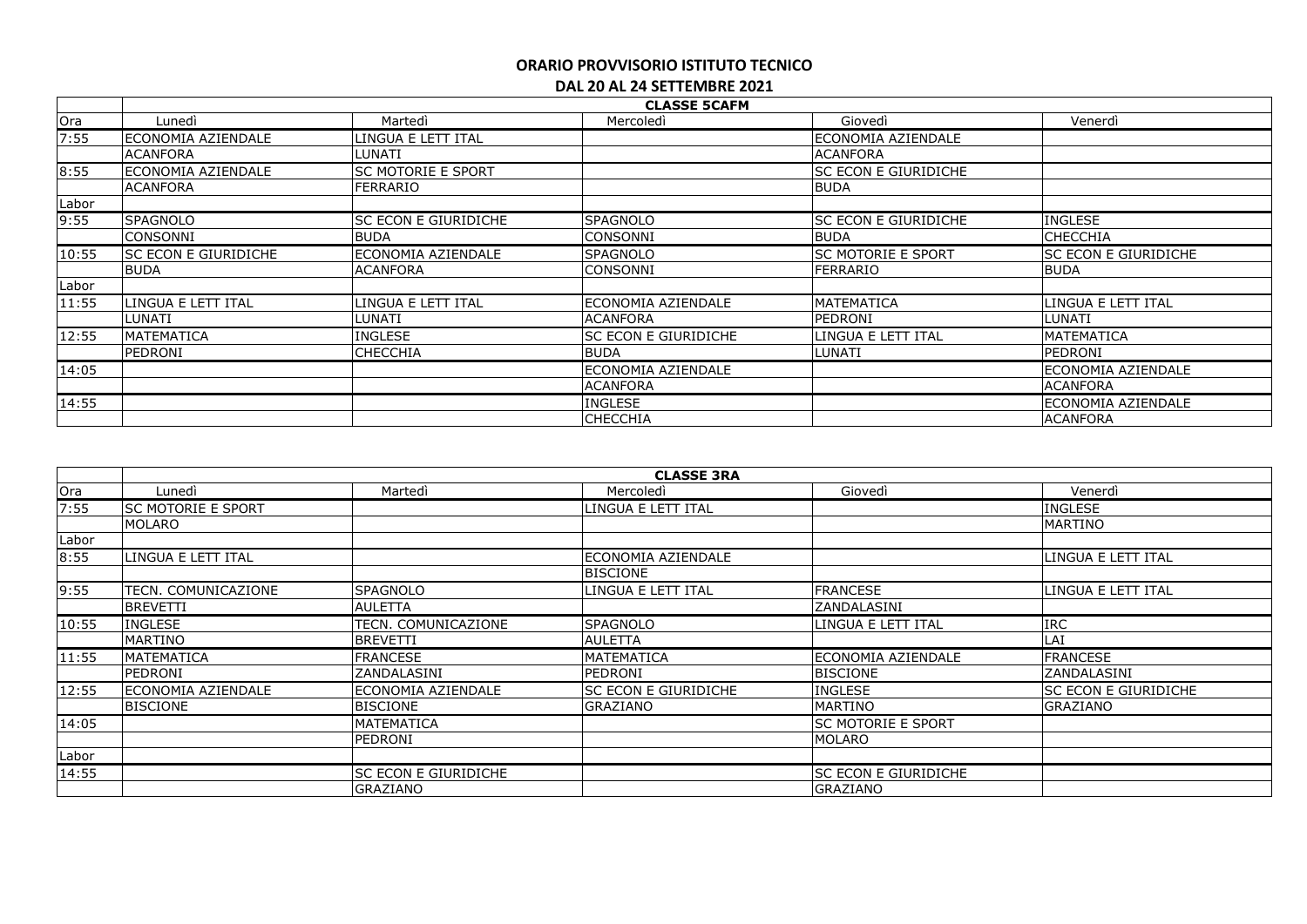|       | <b>CLASSE 3RB</b>           |                      |                             |                             |                             |  |
|-------|-----------------------------|----------------------|-----------------------------|-----------------------------|-----------------------------|--|
| Ora   | Lunedì                      | Martedì              | Mercoledì                   | Giovedì                     | Venerdì                     |  |
| 7:55  | <b>FRANCESE TEDESCO</b>     |                      | <b>INGLESE</b>              |                             | <b>INGLESE</b>              |  |
|       | ZANDALASINI - RASO          |                      | <b>DE MASI</b>              |                             | <b>DE MASI</b>              |  |
| 8:55  | <b>FRANCESE TEDESCO</b>     |                      | <b>SPAGNOLO</b>             |                             | <b>FRANCESE TEDESCO</b>     |  |
|       | ZANDALASINI - RASO          |                      | <b>AULETTA</b>              |                             | IZANDALASINI - RASO         |  |
| 9:55  | <b>INFORMATICA</b>          | <b>INGLESE</b>       | <b>SC ECON E GIURIDICHE</b> | <b>MATEMATICA APPLICATA</b> | <b>SC ECON E GIURIDICHE</b> |  |
|       | <b>OREFICE</b>              | <b>DE MASI</b>       | <b>GALLO</b>                | TRIPARI                     | <b>GALLO</b>                |  |
| 10:55 | <b>SC ECON E GIURIDICHE</b> | <b>SPAGNOLO</b>      | llingua e lett ital         | LINGUA E LETT ITAL          | LINGUA E LETT ITAL          |  |
|       | <b>GALLO</b>                | <b>AULETTA</b>       | <b>ISPADARO</b>             | <b>ISPADARO</b>             | <b>SPADARO</b>              |  |
| 11:55 | <b>ECONOMIA AZIENDALE</b>   | MATEMATICA APPLICATA | <b>IRC</b>                  | llingua e lett ital         | LINGUA E LETT ITAL          |  |
|       | BARBIERO                    | TRIPARI              | LAI                         | <b>SPADARO</b>              | <b>SPADARO</b>              |  |
| 12:55 | <b>ECONOMIA AZIENDALE</b>   | ECONOMIA AZIENDALE   | LINGUA E LETT ITAL          | ISPAGNOLO                   | MATEMATICA APPLICATA        |  |
|       | BARBIERO                    | <b>BARBIERO</b>      | <b>SPADARO</b>              | <b>AULETTA</b>              | TRIPARI                     |  |
| 14:05 |                             | ECONOMIA AZIENDALE   |                             | lsc motorie e sport         |                             |  |
|       |                             | <b>BARBIERO</b>      |                             | <b>BUSCA</b>                |                             |  |
| Labor |                             |                      |                             |                             |                             |  |
| 14:55 |                             | ECONOMIA AZIENDALE   |                             | <b>INFORMATICA</b>          |                             |  |
|       |                             | <b>BARBIERO</b>      |                             | OREFICE                     |                             |  |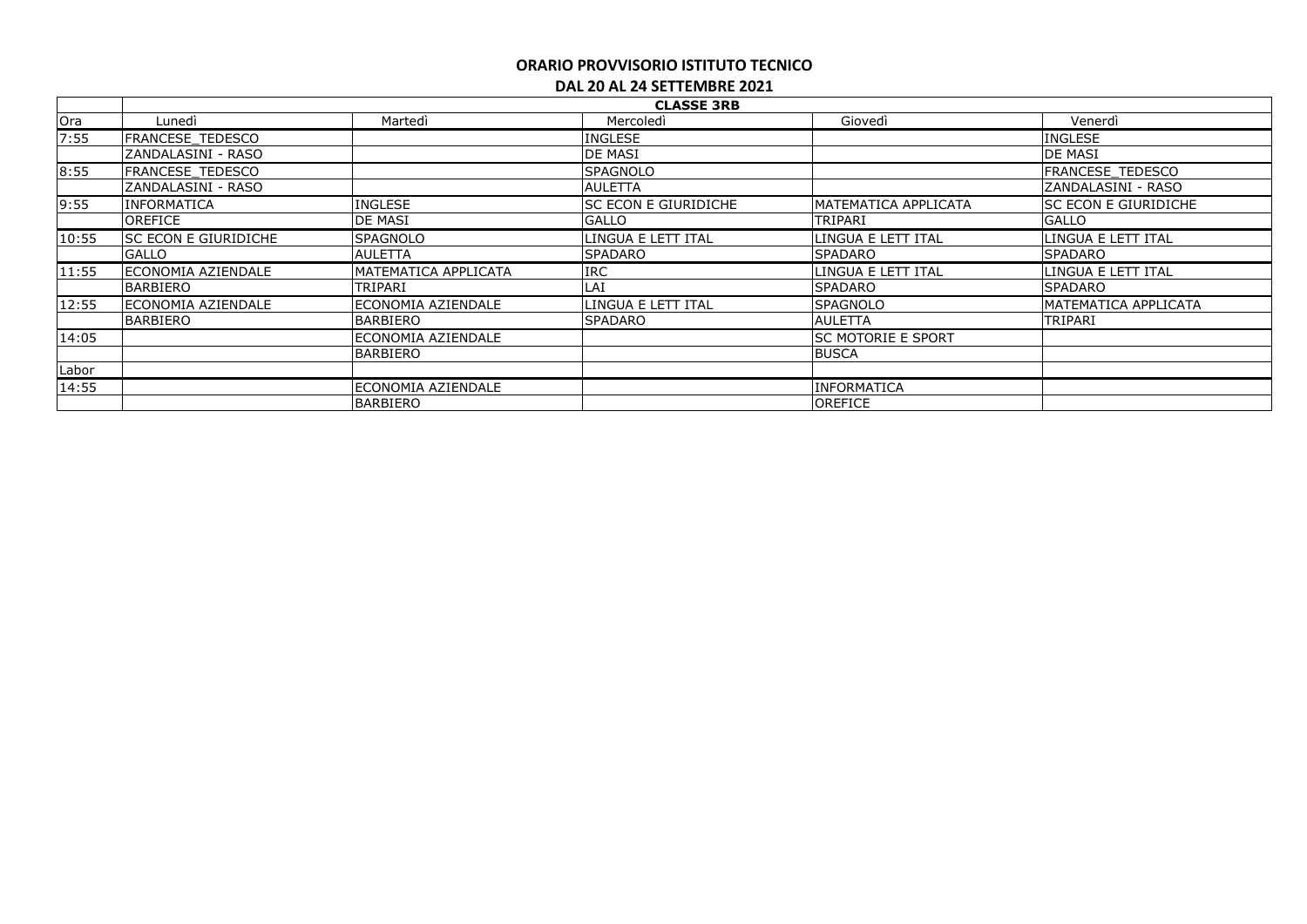|       | <b>CLASSE 4RA</b>           |                           |                         |                             |                     |  |
|-------|-----------------------------|---------------------------|-------------------------|-----------------------------|---------------------|--|
| Ora   | Lunedì                      | Martedì                   | Mercoledì               | Giovedì                     | Venerdì             |  |
| 7:55  | LINGUA E LETT ITAL          |                           | lECONOMIA AZIENDALE     | <b>INGLESE</b>              |                     |  |
|       | CORICA                      |                           | <b>BISCIONE</b>         | <b>MARTINO</b>              |                     |  |
| 8:55  | <b>ECONOMIA AZIENDALE</b>   |                           | <b>FRANCESE TEDESCO</b> | MATEMATICA                  |                     |  |
|       | <b>BISCIONE</b>             |                           | IZANDALASINI - RASO     | PEDRONI                     |                     |  |
| 9:55  | <b>SPAGNOLO</b>             | <b>INGLESE</b>            | ISC ECON E GIURIDICHE   | ECONOMIA AZIENDALE          | <b>INGLESE</b>      |  |
|       | <b>AULETTA</b>              | <b>MARTINO</b>            | GRAZIANO                | <b>BISCIONE</b>             | MARTINO             |  |
| Compr |                             |                           |                         |                             |                     |  |
| 10:55 | <b>ECONOMIA AZIENDALE</b>   | ECONOMIA AZIENDALE        | MATEMATICA              | LINGUA E LETT ITAL          | ECONOMIA AZIENDALE  |  |
|       | <b>BISCIONE</b>             | <b>BISCIONE</b>           | PEDRONI                 | <b>CORICA</b>               | <b>BISCIONE</b>     |  |
| 11:55 | TECN. COMUNICAZIONE         | <b>MATEMATICA</b>         | LINGUA E LETT ITAL      | <b>SC ECON E GIURIDICHE</b> | LINGUA E LETT ITAL  |  |
|       | <b>BREVETTI</b>             | PEDRONI                   | <b>CORICA</b>           | <b>GRAZIANO</b>             | <b>CORICA</b>       |  |
| 12:55 | <b>SC ECON E GIURIDICHE</b> | <b>SC MOTORIE E SPORT</b> | <b>SPAGNOLO</b>         | <b>SC MOTORIE E SPORT</b>   | <b>SPAGNOLO</b>     |  |
|       | GRAZIANO                    | MOLARO                    | <b>AULETTA</b>          | MOLARO                      | <b>AULETTA</b>      |  |
| Labor |                             |                           |                         |                             |                     |  |
| 14:05 |                             | <b>FRANCESE TEDESCO</b>   |                         |                             | TECN. COMUNICAZIONE |  |
|       |                             | ZANDALASINI - RASO        |                         |                             | <b>BREVETTI</b>     |  |
| 14:55 |                             | LINGUA E LETT ITAL        |                         |                             | LINGUA E LETT ITAL  |  |
|       |                             | <b>CORICA</b>             |                         |                             | <b>CORICA</b>       |  |

|       | <b>CLASSE 5RA</b>           |                             |                           |                             |                             |  |  |
|-------|-----------------------------|-----------------------------|---------------------------|-----------------------------|-----------------------------|--|--|
| Ora   | Lunedì                      | Martedì                     | Mercoledì                 | Giovedì                     | Venerdì                     |  |  |
| 7:55  | <b>INGLESE</b>              | <b>SC ECON E GIURIDICHE</b> |                           | <b>IECONOMIA AZIENDALE</b>  |                             |  |  |
|       | <b>MARTINO</b>              | <b>SPOTORNO</b>             |                           | BERTAGNOLI                  |                             |  |  |
| 8:55  | ECONOMIA AZIENDALE          | <b>INGLESE</b>              |                           | <b>SC ECON E GIURIDICHE</b> |                             |  |  |
|       | BERTAGNOLI                  | <b>MARTINO</b>              |                           | <b>SPOTORNO</b>             |                             |  |  |
| 9:55  | <b>FRANCESE - TEDESCO</b>   | MATEMATICA                  | <b>FRANCESE - TEDESCO</b> | LINGUA E LETT ITAL          | <b>IRC</b>                  |  |  |
|       | ZANDALASINI - AMBROSINI     | PEDRONI                     | ZANDALASINI - AMBROSINI   | <b>CORICA</b>               | LO PARO                     |  |  |
| 10:55 | LINGUA E LETT ITAL          | ECONOMIA AZIENDALE          | <b>FRANCESE - TEDESCO</b> | <b>INGLESE</b>              | <b>MATEMATICA</b>           |  |  |
|       | <b>CORICA</b>               | <b>BERTAGNOLI</b>           | ZANDALASINI - AMBROSINI   | <b>MARTINO</b>              | PEDRONI                     |  |  |
| 11:55 | <b>SPAGNOLO</b>             | LINGUA E LETT ITAL          | ECONOMIA AZIENDALE        | <b>SPAGNOLO</b>             | lECONOMIA AZIENDALE         |  |  |
|       | <b>AULETTA</b>              | CORICA                      | <b>BERTAGNOLI</b>         | <b>AULETTA</b>              | BERTAGNOLI                  |  |  |
| 12:55 | <b>SC ECON E GIURIDICHE</b> | LINGUA E LETT ITAL          | ECONOMIA AZIENDALE        | MATEMATICA                  | llingua e lett ital         |  |  |
|       | <b>ISPOTORNO</b>            | <b>CORICA</b>               | <b>BERTAGNOLI</b>         | PEDRONI                     | <b>CORICA</b>               |  |  |
| 14:05 |                             |                             | ISC ECON E GIURIDICHE     |                             | <b>SC MOTORIE E SPORT</b>   |  |  |
|       |                             |                             | <b>SPOTORNO</b>           |                             | <b>MOLARO</b>               |  |  |
| Labor |                             |                             |                           |                             |                             |  |  |
| 14:55 |                             |                             | LINGUA E LETT ITAL        |                             | <b>SC ECON E GIURIDICHE</b> |  |  |
|       |                             |                             | <b>CORICA</b>             |                             | <b>SPOTORNO</b>             |  |  |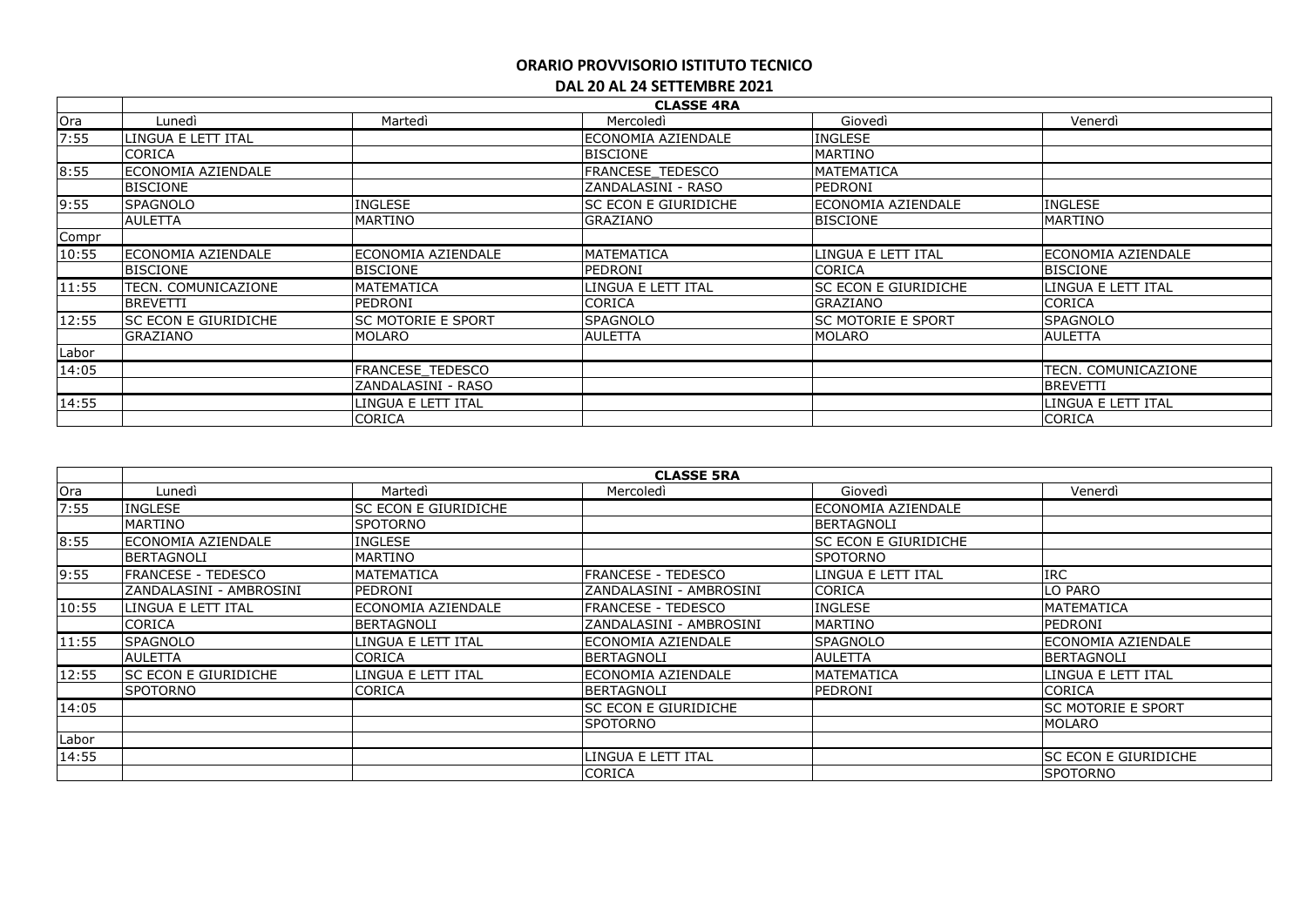## **ORARIO PROVVISORIO ISTITUTO TECNICO DAL 20 AL 24 SETTEMBRE 2021**

|       | <b>CLASSE 3SSIA</b>         |                             |                             |                           |                             |  |
|-------|-----------------------------|-----------------------------|-----------------------------|---------------------------|-----------------------------|--|
| Ora   | Lunedì                      | Martedì                     | Mercoledì                   | Giovedì                   | Venerdì                     |  |
| 7:55  | FRANCESE - SPAGNOLO TEDESCO |                             | <b>INFORMATICA</b>          |                           | <b>SC ECON E GIURIDICHE</b> |  |
|       | SCHIAVONE - CONSONNI -RASO  |                             | <b>BREVETTI</b>             |                           | <b>GALLO</b>                |  |
| 8:55  | FRANCESE - SPAGNOLO TEDESCO |                             | MATEMATICA APPLICATA        |                           | FRANCESE - SPAGNOLO TEDESCO |  |
|       | SCHIAVONE - CONSONNI -RASO  |                             | TRIPARI                     |                           | SCHIAVONE - CONSONNI -RASO  |  |
| 9:55  | LINGUA E LETT ITAL          | <b>SC ECON E GIURIDICHE</b> | ECONOMIA AZIENDALE          | LINGUA E LETT ITAL        | <b>IRC</b>                  |  |
|       | <b>ANTONELLI</b>            | <b>GALLO</b>                | <b>BISCIONE</b>             | <b>ANTONELLI</b>          | LAI                         |  |
| Compr |                             |                             | <b>LODATO</b>               |                           |                             |  |
| 10:55 | LINGUA E LETT ITAL          | LINGUA E LETT ITAL          | SC ECON E GIURIDICHE        | ECONOMIA AZIENDALE        | MATEMATICA APPLICATA        |  |
|       | <b>ANTONELLI</b>            | <b>ANTONELLI</b>            | <b>GALLO</b>                | <b>BISCIONE</b>           | <b>TRIPARI</b>              |  |
| 11:55 | <b>ECONOMIA AZIENDALE</b>   | <b>INFORMATICA</b>          | <b>SC ECON E GIURIDICHE</b> | MATEMATICA APPLICATA      | ECONOMIA AZIENDALE          |  |
|       | <b>BISCIONE</b>             | <b>BREVETTI</b>             | <b>GALLO</b>                | TRIPARI                   | <b>BISCIONE</b>             |  |
| Compr |                             | LODATO                      |                             |                           |                             |  |
| 12:55 | <b>SC ECON E GIURIDICHE</b> | <b>SC MOTORIE E SPORT</b>   | <b>INGLESE</b>              | <b>SC MOTORIE E SPORT</b> | <b>INFORMATICA</b>          |  |
|       | <b>GALLO</b>                | <b>BUSCA</b>                | <b>GIOLI</b>                | <b>BUSCA</b>              | <b>BREVETTI</b>             |  |
| Compr |                             |                             |                             |                           | <b>LODATO</b>               |  |
| Labor |                             |                             |                             |                           |                             |  |
| 14:05 |                             | <b>INGLESE</b>              |                             | INGLESE                   |                             |  |
|       |                             | <b>GIOLI</b>                |                             | <b>GIOLI</b>              |                             |  |
| 14:55 |                             | LINGUA E LETT ITAL          |                             | SC ECON E GIURIDICHE      |                             |  |
|       |                             | <b>ANTONELLI</b>            |                             | <b>GALLO</b>              |                             |  |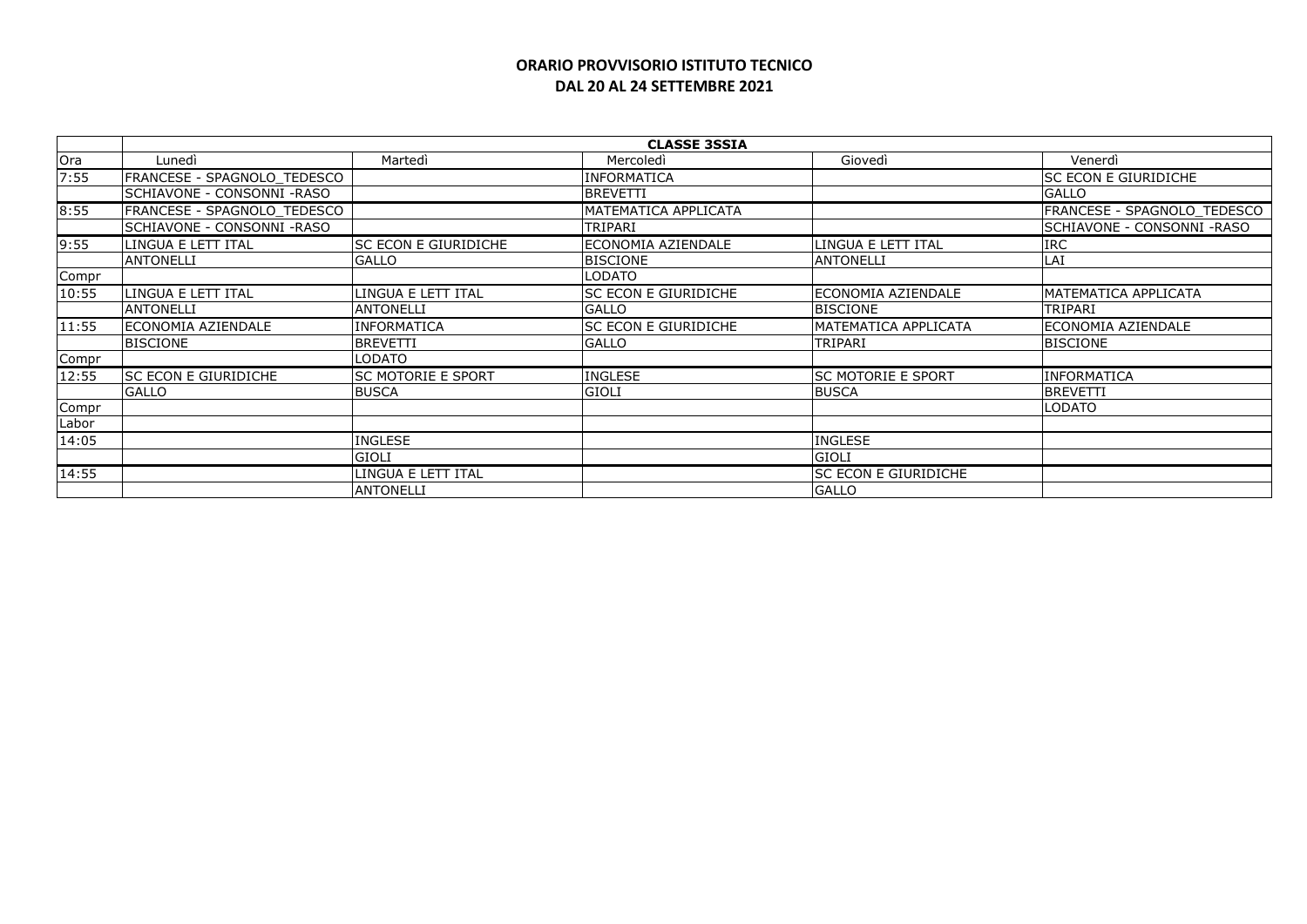|       | <b>CLASSE 4SSIA</b>       |                             |                             |                             |                           |  |  |
|-------|---------------------------|-----------------------------|-----------------------------|-----------------------------|---------------------------|--|--|
| Ora   | Lunedì                    | Martedì                     | Mercoledì                   | Giovedì                     | Venerdì                   |  |  |
| 7:55  | MATEMATICA APPLICATA      |                             | MATEMATICA APPLICATA        | ECONOMIA AZIENDALE          |                           |  |  |
|       | TRIPARI                   |                             | TRIPARI                     | VITALI                      |                           |  |  |
| 8:55  | LINGUA E LETT ITAL        |                             | <b>INFORMATICA</b>          | ECONOMIA AZIENDALE          |                           |  |  |
|       | <b>CORICA</b>             |                             | <b>BREVETTI</b>             | <b>VITALI</b>               |                           |  |  |
| Compr |                           |                             | LODATO                      |                             |                           |  |  |
| 9:55  | <b>SC MOTORIE E SPORT</b> | ECONOMIA AZIENDALE          | <b>INFORMATICA</b>          | ECONOMIA AZIENDALE          | SC ECON E GIURIDICHE      |  |  |
|       | <b>BUSCA</b>              | <b>VITALI</b>               | <b>BREVETTI</b>             | <b>VITALI</b>               | GRAZIANO                  |  |  |
| Labor |                           |                             |                             |                             |                           |  |  |
| 10:55 | <b>INGLESE</b>            | ECONOMIA AZIENDALE          | <b>SC ECON E GIURIDICHE</b> | <b>MATEMATICA APPLICATA</b> | SC ECON E GIURIDICHE      |  |  |
|       | <b>GIOLI</b>              | <b>VITALI</b>               | GRAZIANO                    | TRIPARI                     | <b>GRAZIANO</b>           |  |  |
| Compr |                           | ODATO.                      |                             |                             |                           |  |  |
| 11:55 | LINGUA E LETT ITAL        | ECONOMIA AZIENDALE          | <b>IRC</b>                  | LINGUA E LETT ITAL          | INFORMATICA               |  |  |
|       | CORICA                    | <b>VITALI</b>               | LO PARO                     | CORICA                      | <b>BREVETTI</b>           |  |  |
| Compr |                           |                             |                             |                             | <b>LODATO</b>             |  |  |
| 12:55 | <b>INFORMATICA</b>        | <b>SC ECON E GIURIDICHE</b> | LINGUA E LETT ITAL          | SC ECON E GIURIDICHE        | <b>SC MOTORIE E SPORT</b> |  |  |
|       | <b>BREVETTI</b>           | <b>GRAZIANO</b>             | <b>CORICA</b>               | GRAZIANO                    | <b>BUSCA</b>              |  |  |
| Labor |                           |                             |                             |                             |                           |  |  |
| 14:05 |                           | INGUA E LETT ITAL           |                             |                             | LINGUA E LETT ITAL        |  |  |
|       |                           | CORICA                      |                             |                             | CORICA                    |  |  |
| 14:55 |                           | INGLESE                     |                             |                             | MATEMATICA APPLICATA      |  |  |
|       |                           | <b>GIOLI</b>                |                             |                             | TRIPARI                   |  |  |